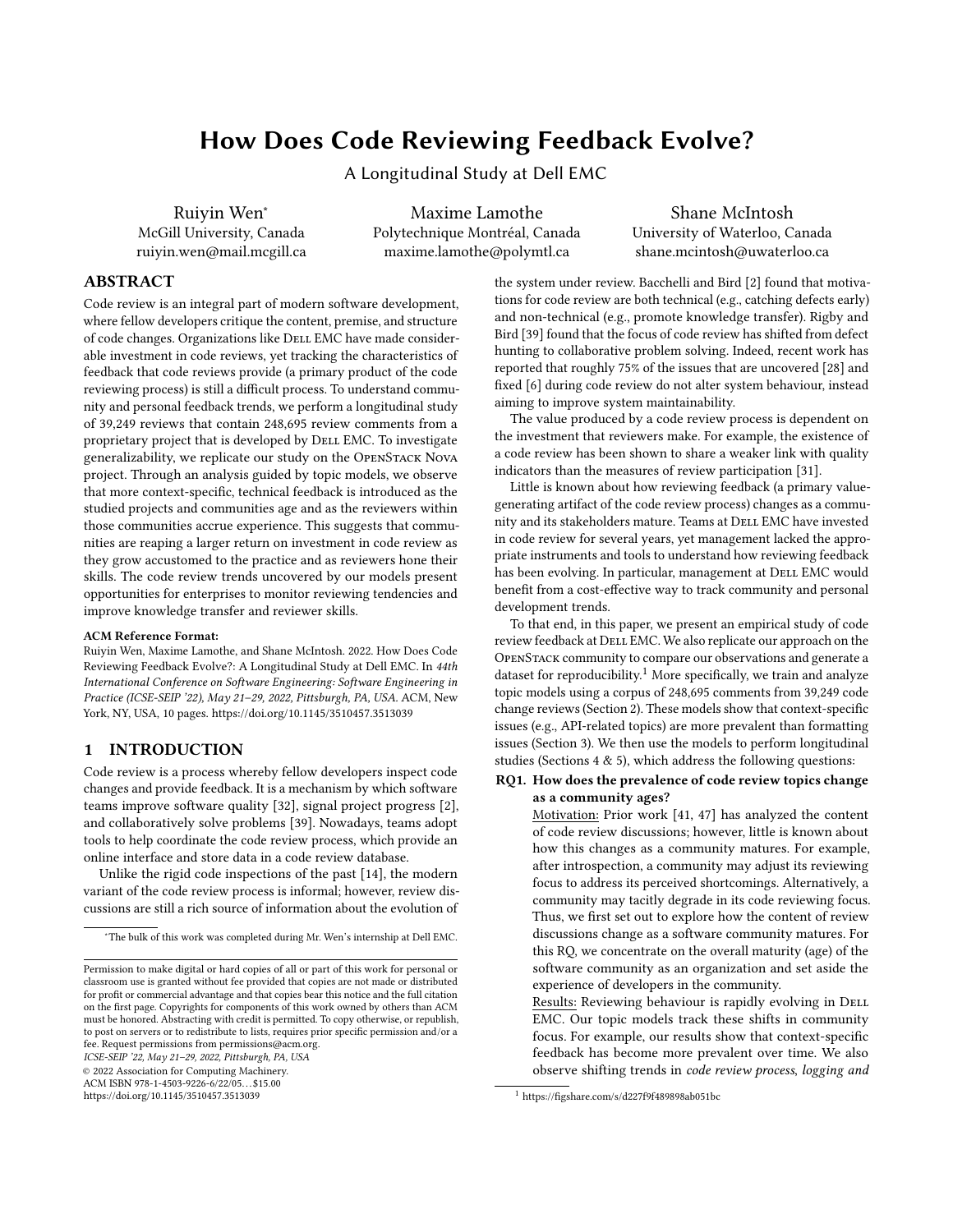Table 1: An overview of the studied projects.

<span id="page-1-3"></span>

| Project     | Scope                       | #Changes | #Cints  | Years |
|-------------|-----------------------------|----------|---------|-------|
| Dell        | Enterprise<br>data          | 12.702   | 94.524  |       |
| <b>EMC</b>  | backup & recovery           |          |         |       |
|             | OPENSTACK Provisioning man- | 26.547   | 154.171 |       |
| <b>NOVA</b> | agement for OPEN-           |          |         |       |
|             | <b>STACK</b>                |          |         |       |
| Total       |                             | 39.249   | 248.695 | 10    |

error messages, and object-oriented design in a period that coincides with large changes in team composition.

#### RQ2. How does the prevalence of code review topics change as reviewers accrue experience?

Motivation: A software community is made up of developers who are ideally growing and improving. Prior work [\[9,](#page-9-8) [23,](#page-9-9) [40\]](#page-9-10) has shown that the more experienced reviewers are often the authors of review feedback that is perceived to be of higher quality. Hence, we set out to better understand how reviewers change their focus as they accrue experience.

Results: Coarse-grained experience indicators like developer promotion to core teams do not coincide with a significant change in reviewing topics; however, reviewing behaviour does evolve when finer-grained experience indicators are considered. Our topic models show that experienced reviewers specialize in different ways according to the needs of their communities. The more experienced DELL EMC reviewers tend to focus more on context-specific, technical feedback, suggesting that their reviewing skills are honed to provide feedback with a greater return on investment. In addition, we observe trends that coincide with team focus. For example, as DELL EMC reviewers accrue experience, they tend to provide more code style feedback, which coincides with a mentorship investment that senior DELL EMC developers have made to help in onboarding a recent influx of new developers.

# <span id="page-1-0"></span>2 CASE STUDY DESIGN

Below, we describe the subject projects (Section [2.1\)](#page-1-1), summarize the code review process (Section [2.2\)](#page-1-2), and explain our approaches to data extraction (Section [2.3\)](#page-2-1) and training topic models (Section [2.4\)](#page-2-2).

#### <span id="page-1-1"></span>2.1 Studied Projects

The primary studied data set is extracted a proprietary project developed by DELL EMC. The project is large and rapidly evolving with a globally distributed development community and userbase. Table [1](#page-1-3) provides an overview of the studied projects. The DELL EMC project provides an enterprise solution that orchestrates data backup for disaster recovery. Customers of the DELL EMC solution include major players in several market sectors, such as financial, aerospace, and educational institutions.

Due to legal constraints, we cannot share all of the technical details of our analysis of DELL EMC. Therefore, we complement our analysis of DELL EMC with an open source project, OPEN-Sтаск Nova, which allows us to share a replication package $^1$  $^1$  and

<span id="page-1-4"></span>

Figure 1: The data preparation and model training processes.

improve the reproducibility of our paper. The studied OpenStack community develops software that manages large pools of compute, storage, and networking resources, and is used to support a wide array of business applications. We analyze Nova, the provisioning management system, because it attracts the most developers when compared to the other OpenStack projects. As a cross-company open source community, OpenStack has a vested interest in improving their code review process. In the past, researchers have used data from the OpenStack community to evaluate reviewer recommendation approaches [\[45\]](#page-9-11), analyze the relationship between reviewing and authoring expertise [\[44\]](#page-9-12), evaluate the fairness of code reviews [\[15\]](#page-9-13), study the career paths of developers [\[48\]](#page-9-14), and study company participation in open source development [\[16\]](#page-9-15).

# <span id="page-1-2"></span>2.2 The Code Review Process

We analyze review comments from the DELL EMC and OPENSTACK Nova code review repositories. To provide context to our analysis, we describe the code review process of OpenStack Nova. A similar process is employed at DELL EMC.

The OpenStack community uses Gerrit—a web-based review tool that tightly integrates with the Git version control system. The code review process is comprised of five steps:

- (1) The author uploads changes to the Gerrit server. A review is initiated by uploading changes to Gerrit.
- (2) The Gerrit server performs automatic verification. As a part of Continuous Integration (CI), the Gerrit server of the OpenStack community initiates verification of the change to check for simple coding mistakes (e.g., through linters and automated testing).
- (3) The reviewers inspect the changes and initiate discussion. Reviewers may provide *inline comments*, i.e., comments that correspond to lines within the change.
- (4) The author replies to the reviewers and/or revises her code (if necessary). The author may discuss with reviewers by replying to their comments. If the change is not approved for integration (e.g., due to insufficient support from reviewers or verification failure), the author may improve the change by addressing the concerns.
- (5) Integrate the approved code. Steps 1–4 may be repeated multiple times. Hence, a change may incur multiple rounds of code review. Once the reviewers are satisfied with the code, the author may add the change to the queue for integration.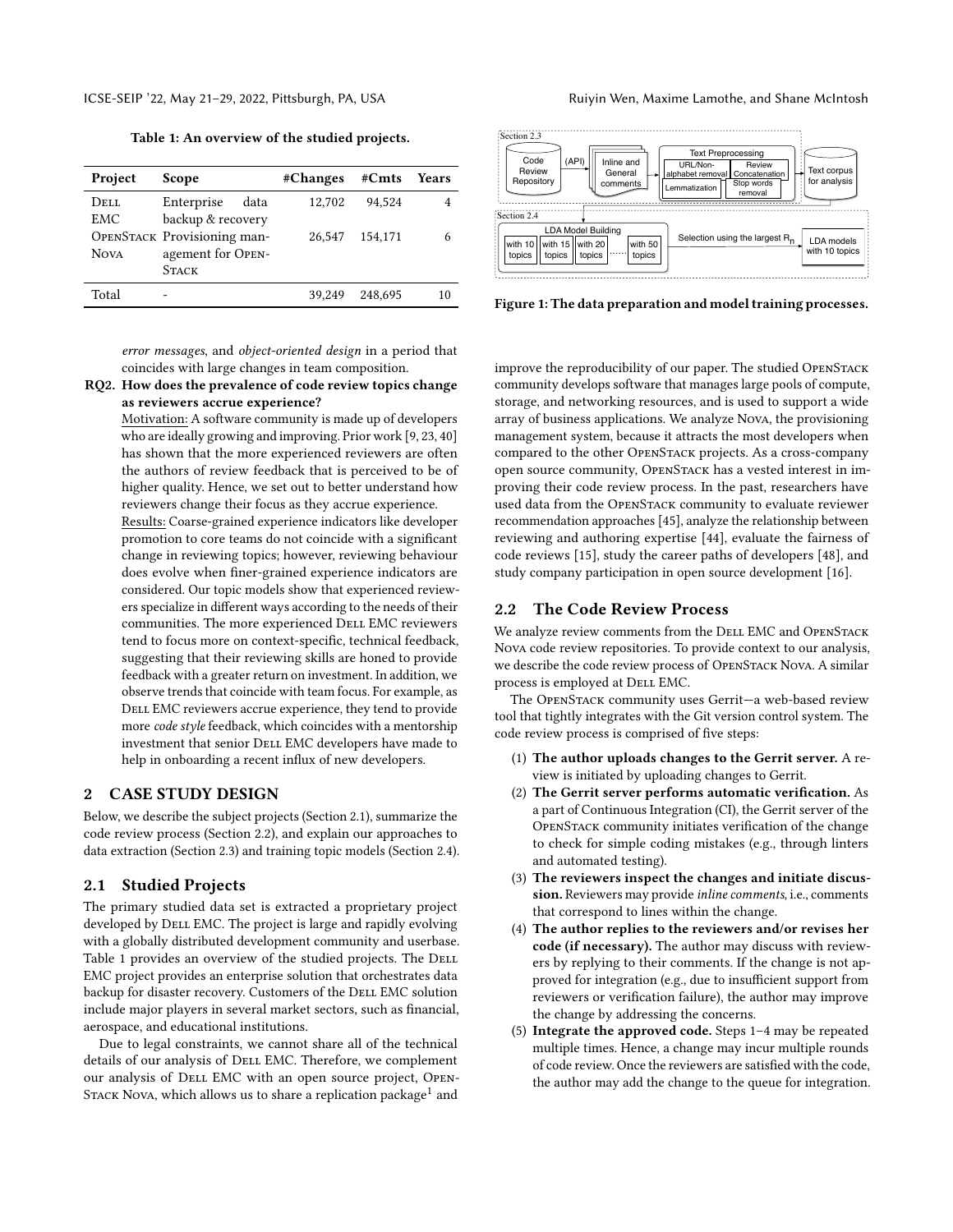## <span id="page-2-1"></span>2.3 Data Extraction and Preprocessing

Figure [1](#page-1-4) provides an overview of our data extraction procedure. We train our topic models using a text corpus that includes reviewerproduced inline and general comments. Our industrial partners at DELL EMC provided us with access to their code review archives from which we can extract the code review comments. To extract OpenStack Nova data, we use the Gerrit API.[2](#page-0-0)

To mitigate the impact of noise on our topic models, we first filter out the comments that were produced by bots (e.g., integration testing bots) and replies that were written by the authors of the changes. After applying these filters, our data set contains only the comments that were written by reviewers.

Next, we identify whether the comments are natural language or code by using NLoN, an R package that uses machine learning to classify documents as natural language or not [\[27\]](#page-9-16). We then apply standard text preprocessing techniques [\[21\]](#page-9-17) to each document, removing URLs and non-alphabetical characters, converting words to lower case, removing stop words,<sup>[3](#page-0-0)</sup> and applying lemmatization to each token of the comment corpus. Lemmatization maps different conjugated forms of a word to their base form according to its part-of-speech tag. We use lemmatization instead of stemming [\[37\]](#page-9-18), as it tends to better preserve term nuances [\[21\]](#page-9-17).

## <span id="page-2-2"></span>2.4 Topic Modelling

Topic models are a type of statistical model that discover latent topics in a corpus of text documents. In our setting, our corpora are comprised of general and inline review comments, where each comment is represented by one document.

An Overview of LDA. We use Latent Dirichlet Allocation (LDA) [\[8\]](#page-9-19) to detect the latent topics in the preprocessed comment corpus. Researchers have developed several topic modelling techniques for different goals [\[25,](#page-9-20) [43\]](#page-9-21). LDA meets our needs, as it groups discussion topics in documents [\[8\]](#page-9-19). LDA is probabilistic in nature and provides multiple ways to assess a topic and its related words. LDA represents topics as probability distributions over the corpus, and each word in the corpus follows a probability distribution over a topic. LDA groups words into topics using their document cooccurrence frequency. As similar-meaning words tend to co-occur more frequently than different-meaning words, words within topics are often semantically related. Thus, LDA can associate frequently co-occurring words with higher level concepts (i.e., topics).

LDA Implementation. LDA infers a topic membership distribution from the documents within an input corpus. We use the LDA implementation provided by MALLET [\[30\]](#page-9-22), which derives LDA models based on Gibbs sampling, and is widely used within the software engineering domain [\[4,](#page-8-2) [22,](#page-9-23) [42\]](#page-9-24).

Choice of Parameters. Training an LDA model requires settings for several hyperparameters, such as the number of topics  $(K)$ , the probability of topic t in document  $d(\alpha = P(t|d))$ , and the probability of word w in topic  $t (\beta = P(w|t))$ . In MALLET,  $\alpha$  and  $\beta$  can be initialized at random and automatically tuned via a resampling process; however, a  $K$  value must be set manually. When  $K$ is too large, topics may become fragmented and lose their semantic

meaning. When  $K$  is too small, topics may become tangled and take on more than one semantic meaning. Selecting a good  $K$  value is important but is still an open research problem [\[11\]](#page-9-25).

It has been argued that topic models should be tuned independently for different corpora [\[1\]](#page-8-3). Hence, we tune the LDA parameters, striving to produce a topic model that has high stability, i.e., future researchers can easily reproduce a similar topic model using our data set. To achieve model stability, we first train models with  $K = [10..50]$  five times with randomly initialized  $\alpha$  and  $\beta$  values. Then, for each set of models with the same  $K$  value, we calculate the  $R_n$ —a measure of the cross-run similarity of topics [\[1\]](#page-8-3). More specifically,  $R_n$  is the median number of occurrences of *n* terms that appear in all topics in all runs.

We observe that the  $R_n$  curves are the highest when  $K = 10$  for both studied projects, i.e., the topics from the set of topic models that were produced with  $K = 10$  share the most similarity with each other and are hence the most stable. Therefore, we use the  $K = 10$  setting for our analyses.

Output of LDA. Once trained on our preprocessed data, LDA produces a set of topics that contain statistical distributions of words in the corpus. The words with higher probabilities often correspond to a related concept. For example, if the words with the highest probabilities in a topic are "log", "message", and "error", we suspect that the topic is related to logging and exception handling, and would label the topic as such.

LDA also generates a distribution of topic membership scores for any given document. More specifically, for a given document  $d_i$ , the LDA model can produce a membership score  $0 \leq \delta(d_i, t_k) \leq 1$ , which indicates the strength of the relationship between  $d_i$  and topic  $t_k$  (larger values indicate stronger relationships). For example, the review comment "provide more straightforward error messages and log them appropriately" will have a strong topic membership score for the logging and exception handling topic described above.

#### <span id="page-2-0"></span>3 TOPIC PREVALENCE

Prior work has analyzed the contents of review comments. For example, Bacchelli and Bird [\[2\]](#page-8-0) found that code reviews at Microsoft contain code improvement suggestions and requests for additional detail, in addition to addressing code defects. Mäntylä et al. [\[28\]](#page-9-4) and Beller et al. [\[6\]](#page-8-1) find that there are roughly three maintainability comments for every functionality one in the code reviews of several proprietary and open source systems. Prior to addressing our RQs, we set out to explore the prevalence of topics in our corpus.

## 3.1 Approach

We identify the high-level concepts that the LDA topics highlight by reading the 20 terms and 20 unprocessed review comments with the strongest association to each topic. We select the terms with the top 20 term weights for each topic. When ordering the terms that comprise a topic, we take inspiration from the Term Frequency Inverse Document Frequency (TF-IDF) concept. The TF is mapped to the term weight within the topic. The IDF is mapped to the Inverse Topic Frequency (ITF). We order terms by their TF-ITF score—terms with high term weight scores that appear in few other topics are considered first in our topic labelling process.

<sup>2</sup><https://review.openstack.org/Documentation/rest-api.html> <sup>3</sup><https://www.ranks.nl/stopwords>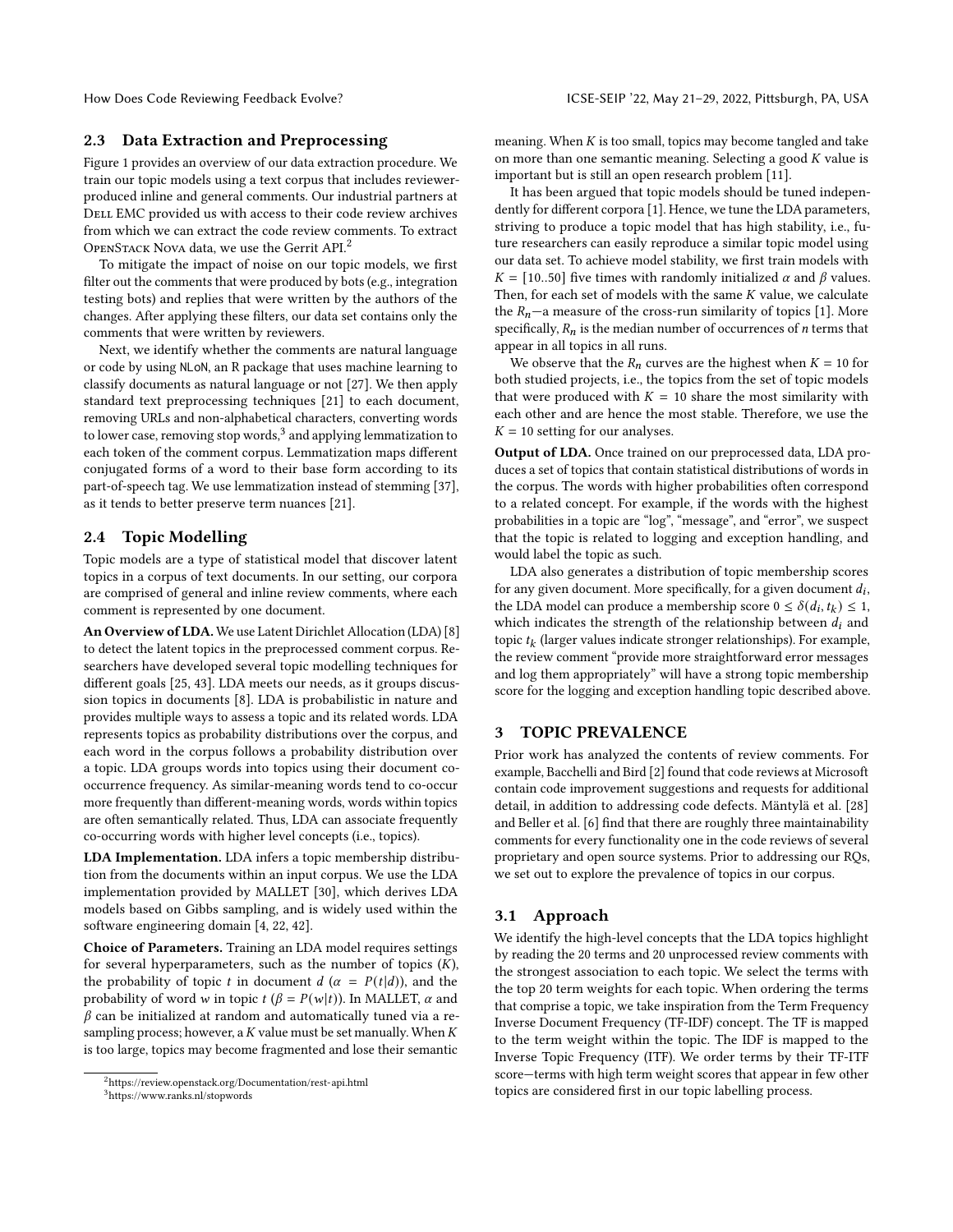<span id="page-3-0"></span>

| Theme                  | <b>OPENSTACK NOVA</b>                                               | Share | Sample Quote taken from OPENSTACK NOVA                                                                                                                                                                                                                                    | <b>DELL EMC Project</b>                                                | Share        |
|------------------------|---------------------------------------------------------------------|-------|---------------------------------------------------------------------------------------------------------------------------------------------------------------------------------------------------------------------------------------------------------------------------|------------------------------------------------------------------------|--------------|
| Context<br>Specific    | Volumes and Storage<br>Management                                   | 6.1   | "bdm.volume_id at this point is the old volume because<br>we haven't updated the BDM yet, that happens on L5051.<br>So this isn't taking into account if we failed or not. []"                                                                                            | File Locations                                                         | 4.5          |
|                        | Provisioning<br>Decision Making                                     | 4.4   | "[] there is no single resource provider which has all of those<br>resources. Instead of creating a resource provider like this,<br>what you want to do is compute node as done in the super class<br>and then extend its inventory to add the custom resource class. []" | <b>Project Configuration</b>                                           | 6.5          |
|                        | Virtual Machine                                                     | 5.1   | "[] the container setup may deny the ability to mount filesystems<br>inside as a security restriction. []                                                                                                                                                                 | Project Terminology                                                    | 8.8          |
|                        | <b>API</b> Issues                                                   | 10.5  | "[] why are we making the proxy BM REST API in nova<br>support keystone v3 when it's deprecated at the 2.36 microversion<br>and people really shouldn't be using this proxy API anyway []"                                                                                |                                                                        |              |
| Exception<br>Handling  | <b>Exception Handling,</b><br>Logging and User-<br>Facing Error Msg | 7.3   | "[] I'd think logging a warning and not stacktracing would be<br>sufficient since this is just a best attempt to cleanup the failed<br>build[]"                                                                                                                           | Logging and User-<br>Facing Error Msg                                  | 9.3          |
|                        |                                                                     |       |                                                                                                                                                                                                                                                                           | <b>Exception Handling</b><br>and Memory Man-<br>agement                | 8.8          |
| Language<br>Specific   | <b>Python Collections</b>                                           | 8.1   | "You can use the field name dict access and use<br>collections.defaultdict(list) to reduce the complexity of the above<br>to just this: $[\dots]$ "                                                                                                                       | String/Buffer Issues                                                   | 5.4          |
| Design                 | Object Oriented<br>Design                                           | 12.4  | "[] If we're going to refactor spawn then can we consider<br>each method one-by-one and do the right thing for that method<br>rather than pushing them all to a 'helper' class?"                                                                                          | Object Oriented<br>Design<br>and Concurrency<br><b>Function Design</b> | 10.4<br>11.9 |
| Code Review<br>Process | <b>Code Review Process</b><br>and Minor Issues                      | 20    | "[] I think you may have gotten the bug number wrong<br>in the commit message?"                                                                                                                                                                                           | <b>Code Review Process</b><br>and Minor Issues                         | 14.8         |
| Code Style             | Code Style                                                          | 6.8   | "[] Per HACKING, please separate std libs<br>from 3rd party imports with a single newline []"                                                                                                                                                                             | Code Style                                                             | 8.2          |
| <b>Unit Testing</b>    | <b>Unit Testing</b>                                                 | 6.2   | "Should there be a unittest for this function? I didn't see one. []"                                                                                                                                                                                                      |                                                                        |              |

#### Table 2: The LDA topic themes, labels, and share values.

We also analyze the 20 review comments with the strongest association to the topic under analysis. We only include comments with the highest  $\delta(\vec{d}_i, t_k)$  scores for each topic  $t_k$  to avoid including comments for which the topic membership is less clear. The first and last authors collaboratively assigned labels to each topic following the procedure outlined above, both authors agreed on the final selection of all labels. As this was a discovery task, we did not independently label topics to compute an agreement score.

We apply Barua et al.'s [\[4\]](#page-8-2) topic share metric to each topic  $t_k$ :

$$
topic\_share(t_k) = \frac{1}{|D|} \sum_{\substack{\forall d_i, d_i \in D, \\ \delta(d_i, t_k) \ge 0.1/0.05}} \delta(d_i, t_k)
$$
 (1)

where  $D$  is our corpus of comments and  $d_i$  is an individual comment. The topic share measures the proportion of documents that contains a specific topic. For example,  $topic\_share(t_1) = 0.28$  indicates that 28% of the documents share a non-negligible association with  $t_1$ .

Because we train topic models with  $K = 10$  topics, each topic will have a minimum membership score of  $\frac{1}{10} = 0.1$  for a (theoretical) document that is not associated with any topic. On the other hand, if a document is associated with some topic  $t_i$ , the topic membership score for some other non-related topics must be less than 0.1 or 0.05. Therefore, to keep the topics that have the minimum membership score from skewing our topic share scores, we filter out topic membership scores below 0.1.

#### 3.2 Topic Identification

Below, we provide a sample comment from two topics that share the same theme in both the DELL EMC project and in our replication on the OpenStack Nova project. In addition to these comments (and 19 other similar comments for these topics), we analyze the top 20 terms of the topics in the studied systems (40 terms total).

Are you intentionally indenting this much space for a command that doesn't fit? Also, because all these are at the same level it makes it a bit harder to tell when commands begin and end. Project: DELL EMC, topic\_score(code style) = 0.96

No, this is correct indentation for a continued line. Visual indentation would only be 4 spaces, which would line up with the 'return' line below. Correct indentation is 2 levels, or 8 spaces. Project: Nova, topic\_score(code style) = 0.94

We label these topics as *code style* because the sample comments present cosmetic issues, and the top terms are "space" and "blank".

We present the labels that authors agree upon in Table [2.](#page-3-0) The full mapping from topics to their most relevant comments is included in our replication package.<sup>[1](#page-0-1)</sup> We include sample quotes of relevant comments for the labels of OpenStack Nova in Table [2.](#page-3-0) We cannot do the same for the DELL EMC project due to its proprietary nature.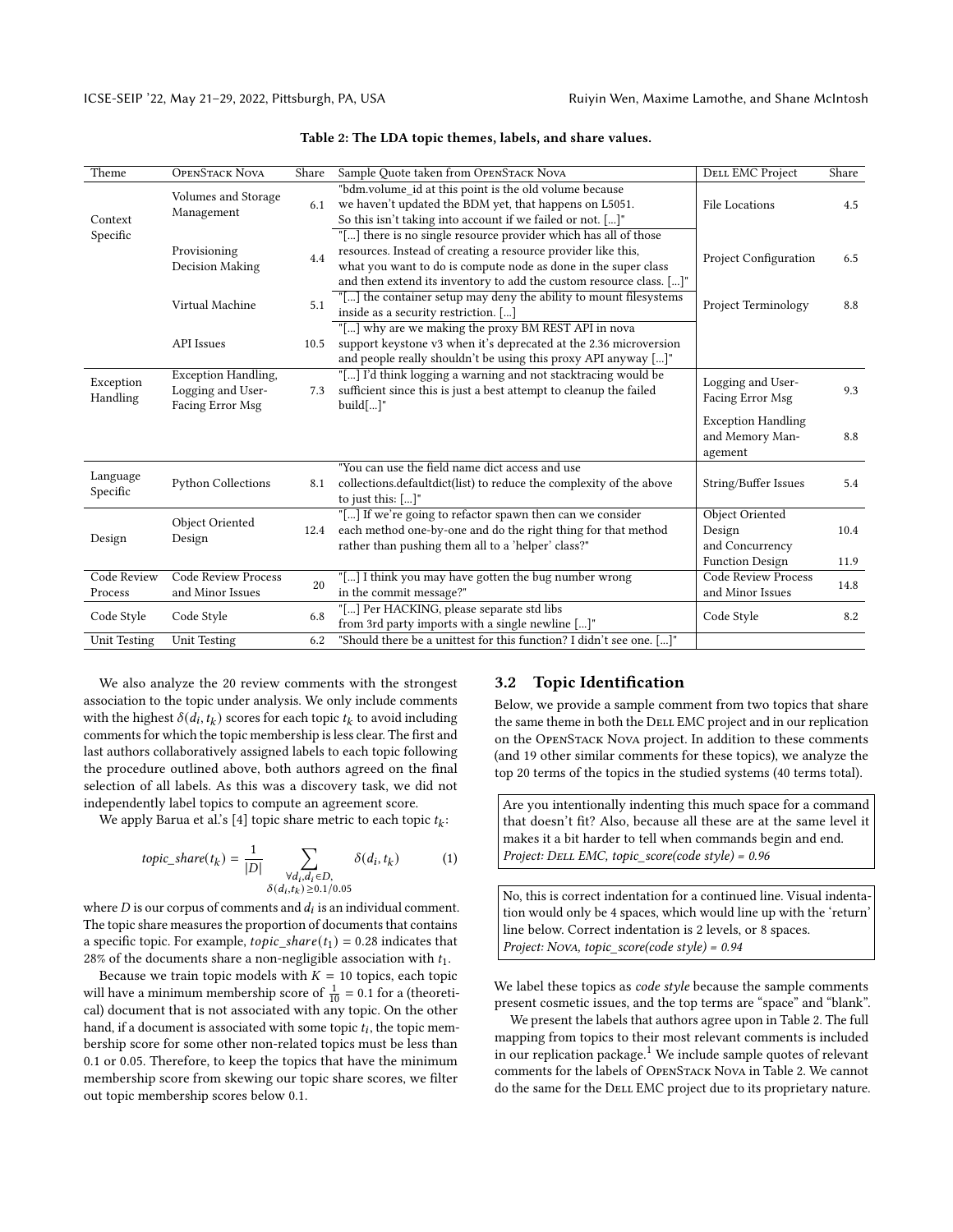How Does Code Reviewing Feedback Evolve? In the state of the USE-SEIP '22, May 21–29, 2022, Pittsburgh, PA, USA

## 3.3 General Observations

The proportion of review comments that are associated with contextspecific topics is on par with code style or code review process discussions. Our results, presented in Table [2](#page-3-0) show that roughly half of the comments belong to technical topics that are related to general software engineering concepts.

These results complement observations of prior work. For example, Bacchelli and Bird [\[2\]](#page-8-0) found that although general communication is an important aspect of code reviewing practice at Microsoft, code improvement topics are more frequently discussed. Moreover, our topic models yield a similar rate of code style issues (6.8%–9.2%) as was observed through manual review inspection by Mäntylä and Lassenius [\[28\]](#page-9-4) in a different context (visual representation concerns are raised in 9.8%–10.8% of their studied reviews).

#### <span id="page-4-0"></span>4 LONGITUDINAL STUDY AT DELL EMC

In this section, we present the results of our study with respect to our two research questions. For each question, we first present our approach, including the measures we use to operationalize key concepts, and then present our observations.

# RQ1: How does the prevalence of code review topics change as a community ages?

RQ1: Approach: To study how topic popularity changes over time, we analyze trends using the topic impact measure [\[4\]](#page-8-2), which defines the impact of a topic  $t_k$  in month  $m$  as:

<span id="page-4-3"></span>
$$
topic\_impact(t_k, m) = \frac{1}{|D(m)|} \sum_{\substack{\forall d_i, d_i \in D(m), \\ \delta(d_i, t_k) \ge 0.1}} \delta(d_i, t_k)
$$
 (2)

where  $D(m)$  is the set of review comments written in month m. In other words, topic impact measures the proportion of review comments that are associated with a topic  $t_k$  in a month m. Similar to the topic share measure, we keep negligible membership scores from skewing topic impact values by filtering out topics that have membership scores below  $\frac{1}{K} = 0.1$ .<sup>[4](#page-0-0)</sup>

We first compute the topic impact score in all of the studied months for each topic. Then, we show key plots of the trends over time. We then analyze the trends of topics in both projects that belong to a similar concept. In addition to the raw values (scatterplot points), we plot a trend line using Loess-smoothed regression lines. The translucent grey shaded area shows the 95% confidence interval. We also plot vertical dashed lines at the start of each year to aid in the visual inspection of periodicity of topic impact over time.

To determine if the impact of a topic is significantly increasing or decreasing over time, we use the Cox-Stuart trend test [\[12\]](#page-9-26) (twotailed,  $\alpha = 0.05$ ), which compares earlier data points to later ones.

RQ1: Results: We observe three trends in the prevalence of code review topics as communities age.

Observation 1 — Reviewers tend to provide fewer comments related to code review process as development teams stabilize. Code review process topics mainly include comments that

<span id="page-4-1"></span>

Figure 2: The impact score of topics discussing Code Review Process issues as the studied projects age (RQ1).

<span id="page-4-2"></span>

Figure 3: Exception Handling topics over time (RQ1).

address issues related to procedural formalities and minor issues of the code review process (e.g., correctly formatting the commit message, or referencing the correct bug number). We observe that the trend of this topic in the DELL EMC project is non-monotonic, slightly increasing before late 2015 and decreasing afterwards, as shown in Figure [2.](#page-4-1) We discussed this with a development manager from the DELL EMC project who explained that the period with the steadiest growth (early/mid 2015) coincides with a large change in the composition of the development team. During this period, there was a large influx of new members into the development team. This may explain why more comments appear with respect to code review process in that period. As the new members became more familiar with the code review process, the topic trend begins to descend (early 2016).

Observation  $2$  – While exception handling and memory management shows a downward trend, there is a shift towards an upward trend for the logging and user-facing error  $message$  topic in late 2015. There are two DELL EMC topics on  $Ex$ ception Handling. One is related to exception handling and memory management, and the other is related to logging and user-facing er-ror messages (Figure [3\)](#page-4-2). The DELL EMC project is primarily written in C. Hence, members in the DELL EMC community discuss exception handling issues related to memory management frequently enough for our LDA models to create a distinct topic in this theme.

DELL EMC developers and operators use system logs to debug software components and diagnose and recover from issues at runtime. Thus, it is crucial that log messages are clear and concise. The trough and subsequent growth in logging and memory management coincides with the same influx of new developers (cf. Observation 1), suggesting that the change of group dynamics could also affect the choice of discussion topics in the community.

 ${}^{4}{\rm A}$  sensitivity analysis that explores threshold values up to 0.2 shows no significant change in topic trends. See the replication package for more detail.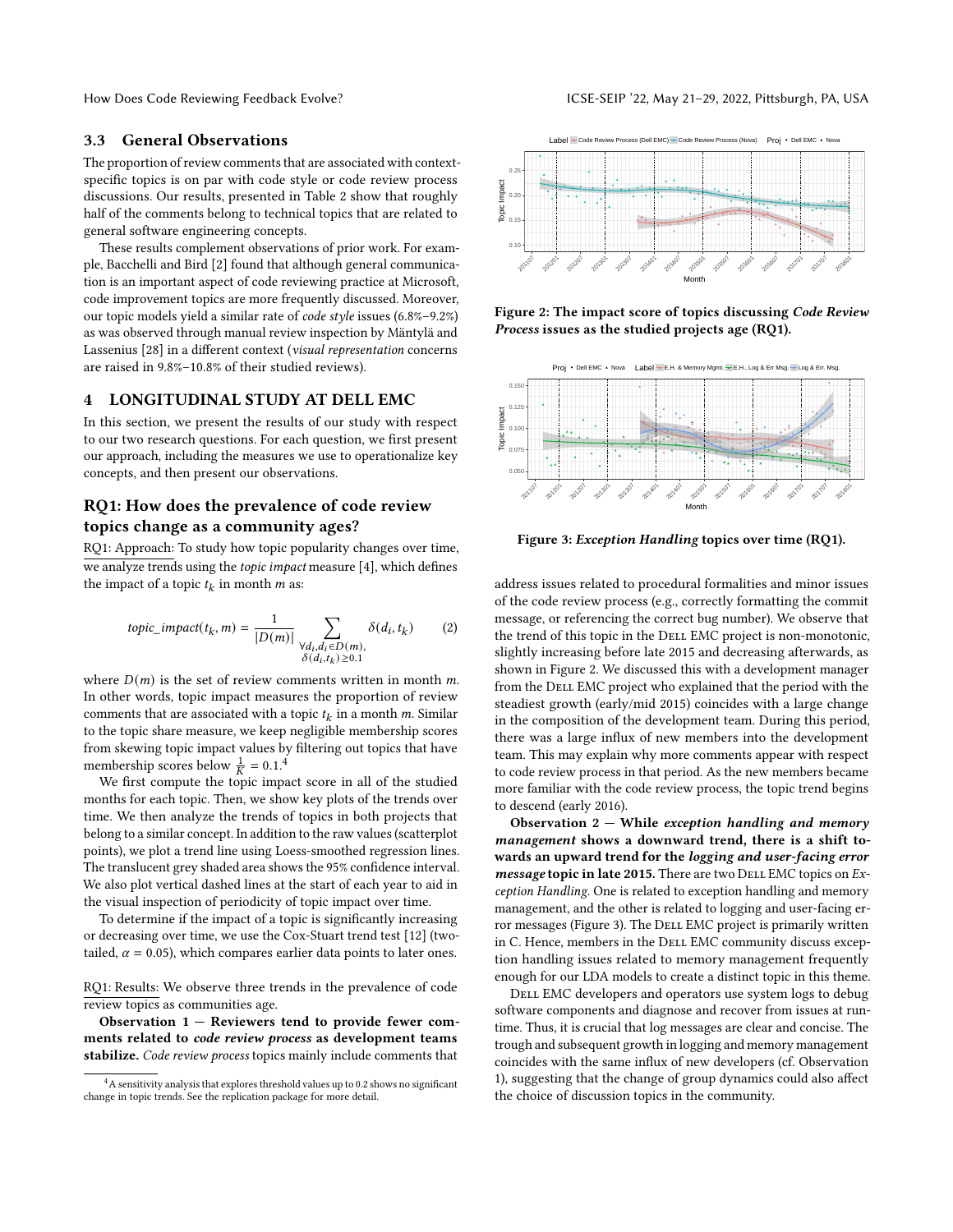

<span id="page-5-0"></span>

Figure 4: Design topics over time (RQ1).

Observation 3 — Although the function design topic has a decreasing trend, the object-oriented design and concurrency topic has a trend that shifted directions in Q1 2016. Two DELL EMC topics share the design theme. Since design is crucial to the structure of a system, seeing that design-related topics are showing a decreasing trend in Figure [4](#page-5-0) may signal to community members that an appraisal is needed. For example, the function design topic has a consistent downward trend.

Figure [4](#page-5-0) also shows that in early 2016, the object-oriented design and concurrency topic shifts from an increasing trend to decreasing one. In addition, the decreasing function design trend flattens out. A manager at DELL EMC explained that these trend changes coincide with a shift of a number of highly active staff members from an area of the codebase that is primarily implemented in object-oriented languages like C++ and Java to another area that is primarily implemented in procedural languages like C.

RQ1: The topics covered by reviewing feedback are continually evolving at DELL EMC. Topic models can highlight these evolving trends, which often coincide with project events of significance.

# RQ2: How does the prevalence of code review topics change as reviewers accrue experience?

RQ2: Approach: We analyze the relationship between reviewer experience and the prevalence of topics in their review feedback by (1) using heuristics to estimate reviewer experience and (2) calculating the topic impact over different experience levels.

Reviewer Experience Heuristic by Number of Reviews. We use the number of prior comments to estimate reviewer experience. For example, a reviewer who has written 100 comments prior to writing comment C has an experience of 100 when C was written. This assumes that reviewers gain experience as they write comments. Mockus and Herbsleb [\[33\]](#page-9-27) found a link between developer expertise and the number of changes that a developer has written. Thongtanunam et al. [\[44\]](#page-9-12) showed that the concept extends to reviewing activity. Thus, we believe that our assumption is sound.

To avoid oversampling the experience signal, we group experience scores into 100 levels. According to our heuristic, a reviewer's experience score (slightly) grows after each comment that they write. Since the experience score is heavily right skewed (i.e., there are far more inexperienced reviewers than experienced ones), grouping experience values using equidistant thresholds will undersample the low experience values and oversample the high experience

<span id="page-5-1"></span>

Figure 5: The impact score of topics discussing Code Style issues as the reviewers accrue experience (RQ2).

values. Therefore, we group them into 100 bins that contain an equal number of reviewers. We select 100 as the number of bins by analyzing the distribution of the data. Analysis of the data set with 50 and 75 bins suggests that the general direction and shape of the distribution remain consistent. We include the figures of the 50- and 75-bin experiments in our replication package.<sup>[1](#page-0-1)</sup>

Topic Impact by Experience Levels. Similar to the topic popularity analysis of RQ1, we compute  $topic\_exp\_impact -a$  measure of topic prevalence for reviewers with a given level of experience. We redefine the topic impact measure (Equation [2\)](#page-4-3) to measure the experience impact of a topic  $t_k$  in an experience level x:

$$
topic\_exp\_impact(t_k, x) = \frac{1}{|D(x)|} \sum_{\substack{\forall d_i, d_i \in D(x),\\ \delta(d_i, t_k) \ge 0.1}} \delta(d_i, t_k)
$$
 (3)

where  $D(x)$  is the set of comments written by reviewers with experience level x and topic  $exp\_impact$  is the proportion of review comments that have a non-negligible association with topic  $t_k$  (i.e.,  $\delta(d_i, t_k) \geq 0.1$ ) for reviewers with experience level  $x$ .<sup>[5](#page-0-0)</sup>

For our experience level analysis, we show key plots of the trends. Similar to RQ1, the plots contain the data points, Loess-smoothed regression lines, and shaded 95% confidence intervals. We also apply Cox-Stuart tests to each of the trends.

RQ2: Results: We make three observations about the prevalence of code review topics as reviewers accrue experience.

Observation 4 — As reviewers accrue experience, the trend in the code style topic increases. Figure [5](#page-5-1) shows that after a stable period, the experience trend for code style increases in the DELL EMC project. On the surface, code style feedback seems to provide a low return on investment, and having experienced reviewers spend their effort on code style seems wasteful. Thus, the increasing trend may raise concerns for DELL EMC management. However, in a follow-up meeting, a DELL EMC manager explained that senior staff had raised concerns about code style problems in recent team meetings. Hence, the rate at which code style concerns are being raised increases with experience agrees with his first-hand experience.

Observation 5 — OO design and concurrency and function design feedback tends to decrease as reviewers gain experience. Figure [6](#page-6-1) shows that as reviewers gain more experience, they

<sup>&</sup>lt;sup>5</sup> Similar to RQ1, a sensitivity analysis of thresholds of 0.1-0.2 yielded no significant change in topic trends. See the replication package for more detail.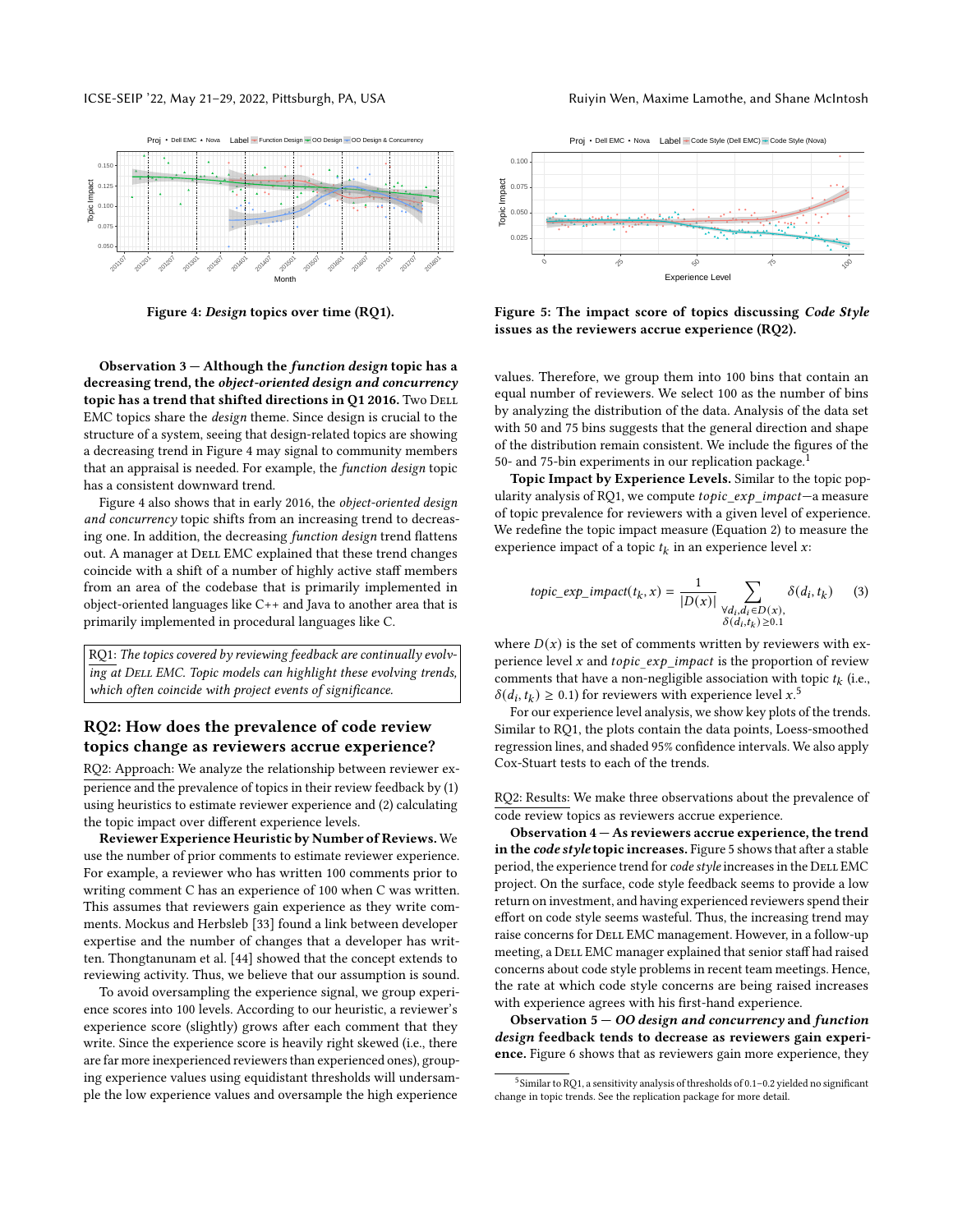<span id="page-6-1"></span>

Figure 6: The impact score of topics discussing Design issues as the reviewers accrue experience (RQ2).

<span id="page-6-2"></span>

Figure 7: The impact score of topics discussing Code Review Process issues, plotted with regard to reviewing experience.

tend to discuss design issues less often. Since function design covers low level issues, reviewers with less project experience are able to provide this context-agnostic type of feedback. Meanwhile, OO design and concurrency only sees a sharp drop in discussion at the upper experience levels. This may signal that while this topic may not be as accessible as lower-level function design feedback, it still does not require an expert.

Observation  $6$  – The *code review process* topic tends to decrease as reviewers accrue experience. Figure [7](#page-6-2) shows a downward trend of topic impact in code review process discussions for DELL EMC reviewers when they become more experienced. Developers at Microsoft [\[9\]](#page-9-8) and Mozilla [\[23\]](#page-9-9) argue that when trying to improve their changes, code review process comments are not as helpful as more context-specific comments. The observed trend for the code review process topic of DELL EMC suggests that most of the experienced reviewers indeed follow this trend and provide fewer process-related details in their review feedback.

RQ2: Reviewing behaviour also evolves are reviewers accrue experience. Topic models show that experienced reviewers specialize in different ways according to the needs of their community.

# <span id="page-6-0"></span>5 OPENSTACK NOVA REPLICATION STUDY

In this section, we describe the results of our replication on Open-STACK NOVA as a comparison to the DELL EMC results.

# RQ1: How does the prevalence of code review topics change as a community ages?

Observation  $1 -$  OPENSTACK NOVA reviewers also tend to provide fewer comments related to code review process over time. While DELL EMC presents a non-monotonic trend for this topic, Figure [2](#page-4-1) shows a consistent decreasing trend of this topic in Nova. The explicit Nova development guidelines, $6$  which have been refined over time, may be contributing to this decrease.

Observation  $2$  – Fewer exception handling topics emerge in Nova than DELL EMC, but trends in both communities are decreasing. Since Nova is primarily written in Python, a language with garbage collection built in, memory management is generally not an issue that developers need to discuss. Hence, while two exception handling topics emerged for DELL EMC we only observe one topic in Nova (i.e., E.H., Log & Err Msg.). Figure [3](#page-4-2) shows that the Nova exception handling topic is also decreasing over time.

Similarly to DELL EMC, it is crucial for OPENSTACK NOVA that system log messages are clear and concise. The decreasing trends in both organizations may indicate that either the community has become more adept at logging and exception handling over time, or that reviewers have put less effort into raising these concerns in more recent time periods. In either case, the topic models can be used to identify and monitor such trends.

Observation  $3$  – Similar to the *function design* topic in the DELL EMC project, the object-oriented design topic in Nova is showing a consistent downward trend. While two design topics emerge at DELL EMC, only one such topic exists for Nova: object-oriented design. Similar to DELL EMC, the downward trend in design presented in Figure [4](#page-5-0) may signal to community members that an appraisal is needed.

RQ1: Although OPENSTACK and DELL EMC present different communities with independent timelines, topic models can be used to detect similar trends as their communities age.

# RQ2: How does the prevalence of code review topics change as reviewers accrue experience?

Observation 4 – Contrary to DELL EMC reviewers, as Nova reviewers accrue experience, the trend in the code style topic decreases. As previously discussed, having experienced reviewers spend their effort on code style may be wasteful. Thus, although the DELL EMC trend may have been informed by senior staff concerns, the decreasing trend shown in Figure [5](#page-5-1) for Nova is encouraging. Observation  $5 -$  Similar to function design in DELL EMC, we observe a decreasing trend for OO design and concurrency in Nova. Figure [6](#page-6-1) shows that as reviewers gain more experience, the object-oriented design topic in Nova is less frequently raised. Since the object-oriented programming skills are required for most Nova developers, the barrier to entry for this type of comment is lower than other topics. Thus, reviewers with less project experience may find it easier to raise context-agnostic object-oriented design issues. Observation  $6$  – The *code review process* topic also tends to decrease for Nova as reviewers accrue experience. The ob-served trends in Figure [7](#page-6-2) for the *code review process* topics of both

<sup>6</sup><https://github.com/openstack/nova/blob/master/HACKING.rst>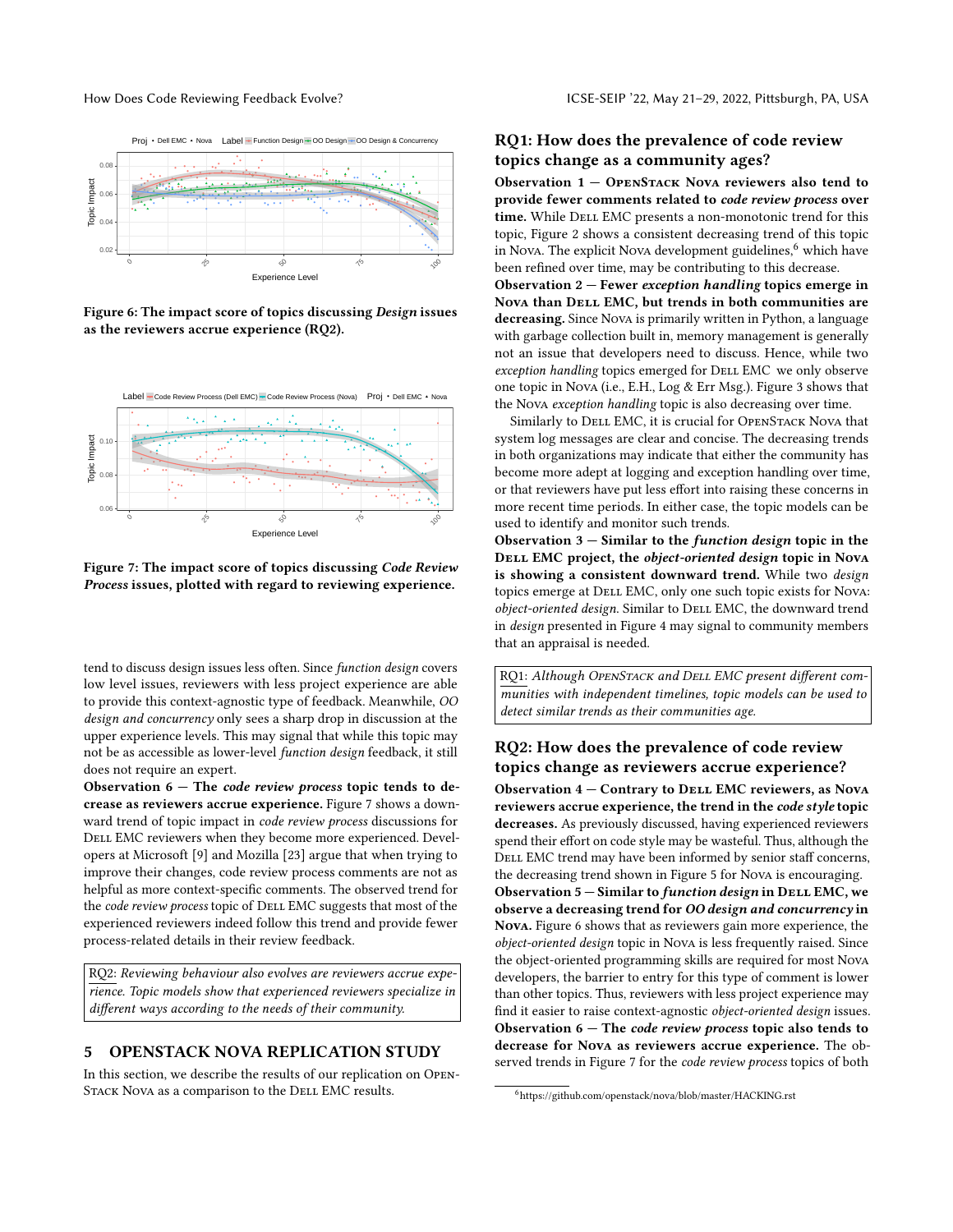studied projects suggest that most of the experienced reviewers indeed provide fewer process-related details in their review feedback.

RQ2: Although different communities may have different concerns, reviewing behaviour does evolve as reviewers accrue experience.

## 6 THREATS TO VALIDITY

External validity. Threats to external validity have to do with the generalizability of our results. We conduct an empirical study of the DELL EMC community. Although we replicate our approach on OpenStack, our results may not generalize to other settings. Since OpenStack is open source, the community is comprised of a broad spectrum of developers, including hobbyists and professionals. Moreover, the professional developers represent several companies, each with its own corporate culture (e.g., IBM, NEC). Although we only analyze two communities, the sample of developers and development cultures is rich and diverse, covering a broad range of developer backgrounds.

Internal validity. Threats to internal validity have to do with whether other plausible hypotheses could explain our results. Our work focuses on comments that are recorded in code review platforms as an indicator of the discussions that take place during code review. Although the DELL EMC and OPENSTACK communities tightly integrate their code review platforms into their development cycle, in-person meetings or other communication media (e.g., e-mail) could be used to supplement the discussions that are happening on the platform. Unfortunately, explicit links between code changes and other communication channels are scarce, and recovering these links is a non-trivial research problem [\[3,](#page-8-4) [7\]](#page-9-28).

We assume that changes in topic impact are due to changes in time period or reviewer experience; however, confounding factors may play a role. For example, the size of the backlog of tasks that a developer is working on may also impact the type of feedback that they provide. An initial exploration of the reviewer backlog indicates that it shares a high correlation with reviewer experience. Preliminary analyses that we performed to study the influence of reviewer workload yields near-identical insights as our experience analysis in RQ2. Nonetheless, we plan to explore this and other potential confounding factors, such as the phase of project development and the features being reviewed in future work.

Construct validity. Threats to construct validity have to do with the alignment of our choice of indicators with what we set out to measure. Our experience heuristics are based on the number of prior review comments in either dataset. Reviewers may gain experience from other channels, e.g., development and review activities in other projects. Nevertheless, we use an experience heuristic that we can measure using the data that we have on hand.

To conduct our experiment, we need to select settings for: (1) the number of topics in our LDA model  $(K = 10)$ , (2) the time units for RQ1 (months), and (3) the number of experience levels for RQ2 (100). We have experimented with tuning parameters and maximized the stability of our topic model; however, selecting different settings may still yield different results. The goal of this study is not to identify the optimal settings for these parameters, but rather to examine whether and how reviewing feedback changes as communities age and reviewers accrue experience.

## 7 RELATED WORK

In this section, we discuss the related work with respect to code review and topic modelling in software engineering.

Code Review. The proliferation of code review data, and tools for analyzing it, have made several recent studies possible. Several papers have shared data sets of (and tools for interfacing with) Gerrit repositories [\[18,](#page-9-29) [34\]](#page-9-30). Since these data sets can be large and difficult to understand, tools like ReDA [\[46\]](#page-9-31) and Bicho [\[17\]](#page-9-32) support the analysis of review data. In the same spirit of openness, we share the data from our analysis of OPENSTACK NOVA.<sup>[1](#page-0-0)</sup>

Code review is more than an exercise in defect hunting. Code review also serves as a platform for knowledge transfer and collaborative problem solving [\[2\]](#page-8-0). Rigby and Storey [\[41\]](#page-9-6) analyzed interactions in the code review processes of five open source systems and found that in addition to defect prevention, developers also talk about features, scope, and process issues. Baysal et al. [\[5\]](#page-8-5) performed an empirical study on WebKit and found the developer's affiliation and level of participation influence the outcome of code review. Mäntylä and Lassenius [\[28\]](#page-9-4) and Beller et al. [\[6\]](#page-8-1) found that review discussions raise and fix three maintainability issues for every functional issue. Similar to prior work, we also analyze the rich data stored in code reviewing archives; however, we set out to better understand how reviewing feedback changes as communities age and reviewers accrue experience.

Reviewer experience is a crucial factor that affects the value derived from review comments. Bacchelli and Bird [\[2\]](#page-8-0) analyzed code review comments at Microsoft, and report that more prior knowledge of the code triggers more valuable feedback. Bosu et al. [\[9\]](#page-9-8) analyzed the usefulness of review comments at Microsoft, and found that reviewers with greater seniority tend to provide the more useful comments. Rigby et al. [\[40\]](#page-9-10) found that open source contributors with more expertise in code review are the ones who provide context-specific feedback. Di Biase et al. [\[13\]](#page-9-33) found that reviews that were conducted by multiple reviewers tend to be more successful at finding security issues. Rahman et al. [\[38\]](#page-9-34) developed RevHelper, which helps developers discover whether their code review comments are useful through a prediction model. To aid in improving reviewing skill, we demonstrate the potential of and lay the foundation for tool support for exploring personal and team reviewing trends and tendencies.

Recent studies focus on different types of code review comments. Pangsakulyanont et al. [\[36\]](#page-9-35) used semantic similarity to group 72,000 review comments into different topics, and found that most code review comments are often unrelated to defect prevention, with some of them discussing trivial issues. Kononenko et al. [\[24\]](#page-9-36) observed that 54% of reviewed changes are bug-inducing, and concluded that code reviewers tend to miss bugs. Kononenko et al. [\[23\]](#page-9-9) surveyed 88 core Mozilla developers and found that review quality is mainly associated with the thoroughness of the feedback. Moreover, reviewers find it difficult to maintain their technical skillset for writing high-quality reviews. Norikane et al. [\[35\]](#page-9-37) conjectured that different kinds of code review feedback affect the willingness of a volunteer contributor to engage in open source software. Zhu et al. [\[52\]](#page-9-38) showed that improvements in code review management, e.g., providing clearer guidelines for reviewers, make contribution processes more efficient. The topic models in this paper can support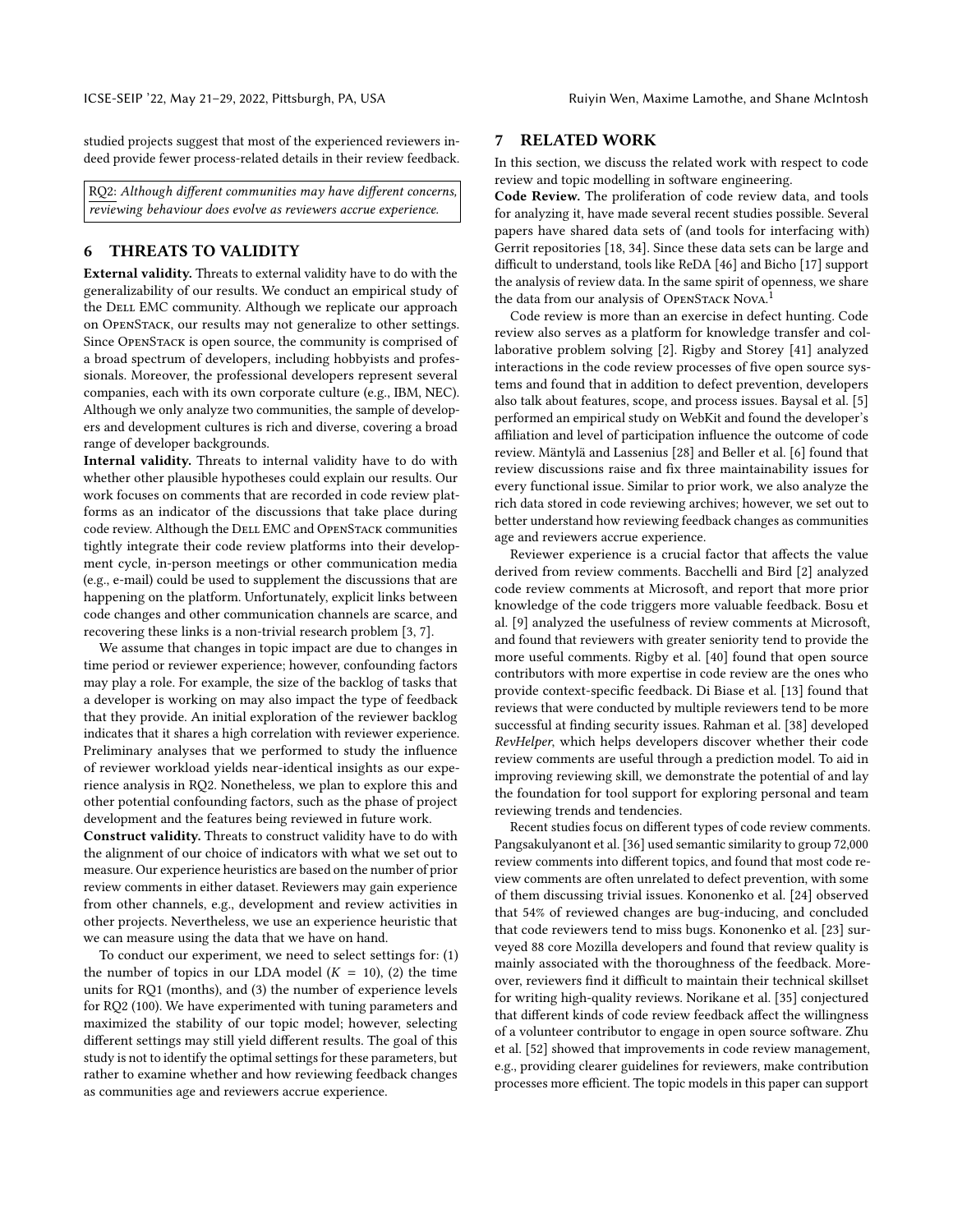a community and reviewer analytics dashboard that would enable data-grounded management of code review practices.

Topic Modelling. Topic models have been used in various software engineering experiments. Xia et al. [\[49\]](#page-9-39) used topic models to recommend tags to describe the most important features of posted content or projects. Zhao et al. [\[51\]](#page-9-40) used LDA to extract topics from discussions involving bug fixes in five open source projects, and explore the relationship between the frequency of discussion and bug reworking. Maskeri et al. [\[29\]](#page-9-41) used LDA to extract business topics from identifiers and comments in source code. We use LDA to extract and identify topics from code review comments.

In addition to identifying topics from a text corpus, previous work has also analyzed trends in emergent topics. Barua et al. [\[4\]](#page-8-2) used LDA to study how technical topics and programming languages on StackOverflow change over time. Linstead et al. [\[26\]](#page-9-42) applied LDA to source code and investigate the evolution of programming concepts as codebases grow. Hindle et al. [\[20\]](#page-9-43) applied topic models on developer communication corpora within predefined time windows, and visualize the topics and their trends over time according to those windows. We focus on changes in emergent topics over time and as developers accrue experience.

Since topic models have achieved broad adoption in software engineering research, prior work also points out pitfalls and suggests solutions. Chen et al. [\[11\]](#page-9-25) surveyed 167 software engineering papers that use topic models, pointing out pitfalls, such as interpretation issues and a lack of exploration of the parameter space. They suggest software engineering researchers to keep up with the machine learning community while applying topic modelling techniques. Hindle et al. [\[19\]](#page-9-44) surveyed developers and project managers about how they interpret topics generated by topic models, finding that the level of difficulty for interpretation varies across topics. We recognize the importance of topic model construction and validation. We rely on work from the natural language processing community [\[10,](#page-9-45) [50\]](#page-9-46) to support us when training our models. When interpreting our models, we solicit feedback from staff at DELL EMC, who were able to provide valuable insights and point to coinciding events to explain shifting trends.

## 8 CONCLUSIONS

To derive value from a code review process, it must produce valuable feedback. While past work [\[6,](#page-8-1) [28\]](#page-9-4) has explored the issues found and fixed during code review, little is known about how review feedback changes as communities age and its members accrue experience.

In this paper, we train topic models to identify latent topics in the review comments at DELL EMC. To evaluate the generalizability of our approach and provide an open replication package, $<sup>1</sup>$  $<sup>1</sup>$  $<sup>1</sup>$  we</sup> replicate our analysis on OpenStack Nova. Through a study of 248,695 review comments in 39,249 changes, we observe that (1) context-specific issues (e.g., API-related topics) are more frequently discussed than formatting issues; (2) changes in the reviewing behaviour of a code review community often coincides with project events of significance (e.g., large changes in team composition); and (3) common trends in the topics that reviewers raise as they accrue experience are rare, since they often tailor their feedback to the needs of the communities that they serve. In our estimation, the observations from our study have two key implications.

Monitoring Community and Reviewer Skill Development. We believe that our topic models lay the necessary groundwork for a reviewing feedback analytics framework. We observe that the prevalent topics in code reviewing discussions change as a review community evolves (RQ1). A tool that analyzes quantitative data from topic models like ours could be used to track changes in community and reviewer focus in a cost-effective, explainable, and easily replicable manner. These changes can be compared with qualitative data that is gathered from the development team to detect whether the reviewing process is keeping up with community expectations. In addition, reviewers could use such a low upkeep system to monitor whether their personal feedback trends are meeting their own reviewing goals.

Mentorship Programs in Code Review. Our findings suggest that there is a gap between novice and experienced reviewers. Results from RQ2 show that the prevalent topics in code reviewing discussions differ across experience levels. Knowledge transfer is one of the main benefits of code review [\[2\]](#page-8-0). An explicit mentorship program may help novice reviewers to hone their reviewing skills more quickly. By receiving additional knowledge about the feedback that experienced reviewers provide, the novice could accumulate experience and produce more useful review comments more quickly, without the need to accrue months or years of less effective reviewing experience. For example, by providing novice reviewers with trends and code review examples produced by experienced reviewers, we can raise awareness of what a high quality review looks like. This could take the form of constructive feedback like "more experienced reviewers tend to discuss Code Review Process issues less often, so try to put less emphasis on this in your future reviews".

The key contribution of this study is the evidence of significant trends in reviewing behaviour and a set of measures that can be tracked as communities age and their stakeholders accrue experience. More specifically, based on trends in emergent topics, researchers and developers can build tools to suggest directions or identify blind spots in the reviewing behaviour of communities and individuals. For example, in future work, we plan to use our topic models to build an analytics dashboard for monitoring reviewing behaviour. Extracting reviewing behavior using our topic models may help to better focus on topics of higher importance, yielding a review process that generates more value for its community.

### REFERENCES

- <span id="page-8-3"></span>[1] Amritanshu Agrawal, Wei Fu, and Tim Menzies. 2018. What is wrong with topic modeling? And how to fix it using search-based software engineering. Information and Software Technology (2018).
- <span id="page-8-0"></span>Alberto Bacchelli and Christian Bird. 2013. Expectations, outcomes, and challenges of modern code review. In Proceedings of the International Conference on Software Engineering (ICSE). IEEE, 712–721.
- <span id="page-8-4"></span>[3] Alberto Bacchelli, Michele Lanza, and Romain Robbes. 2010. Linking e-mails and source code artifacts. In Proceedings of the International Conference on Software Engineering (ICSE). ACM, 375–384.
- <span id="page-8-2"></span>Anton Barua, Stephen W Thomas, and Ahmed E Hassan. 2014. What are developers talking about? an analysis of topics and trends in stack overflow. Empirical Software Engineering 19, 3 (2014), 619–654.
- <span id="page-8-5"></span>[5] Olga Baysal, Oleksii Kononenko, Reid Holmes, and Michael W Godfrey. 2013. The influence of non-technical factors on code review. In Proceedings of the Working Conference on Reverse Engineering (WCRE). IEEE, 122–131.
- <span id="page-8-1"></span>Moritz Beller, Alberto Bacchelli, Andy Zaidman, and Elmar Juergens. 2014. Modern code reviews in open-source projects: Which problems do they fix?. In Proceedings of the Working Conference on Mining Software Repositories (MSR). ACM,  $202 - 211.$